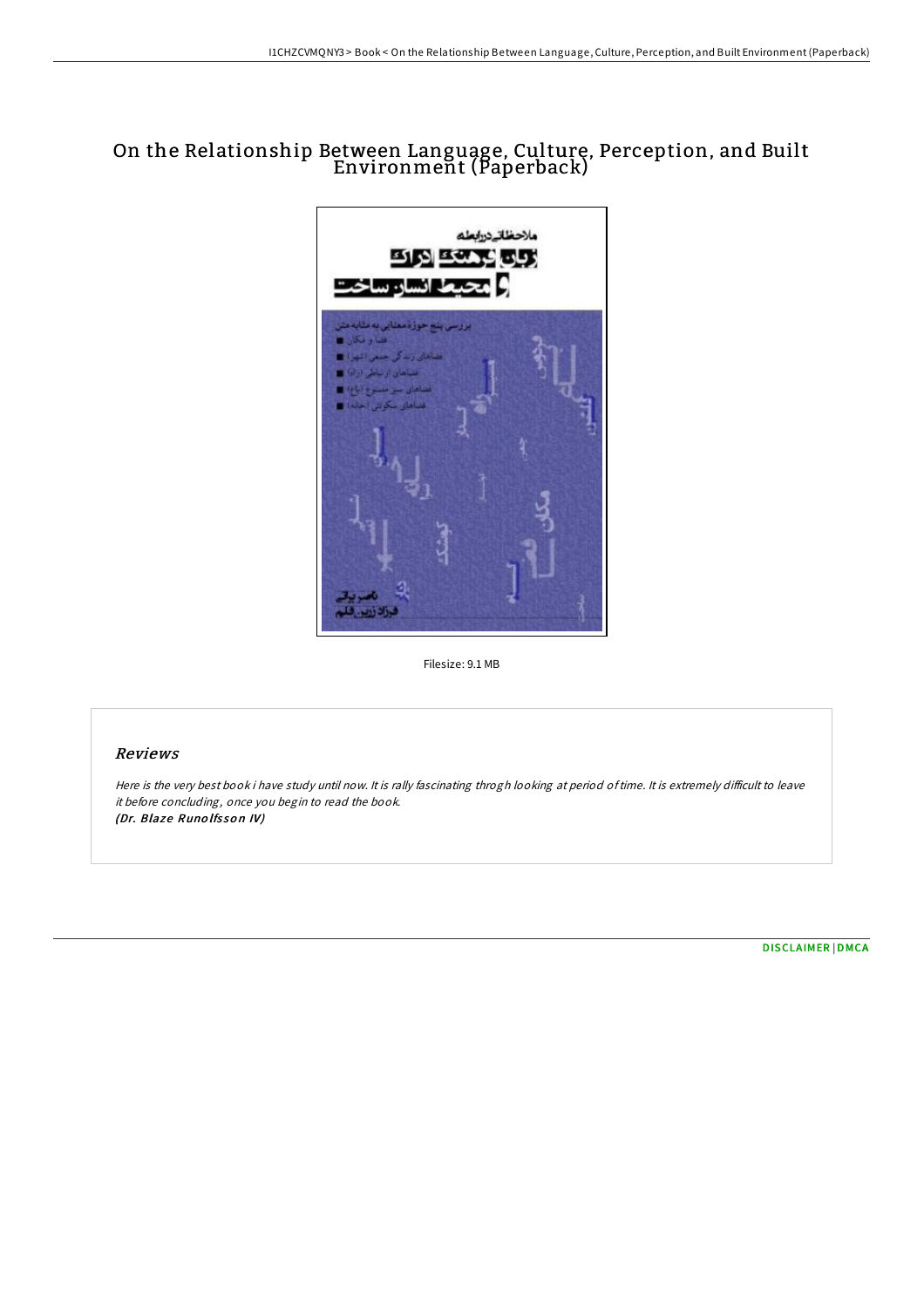## ON THE RELATIONSHIP BETWEEN LANGUAGE, CULTURE, PERCEPTION, AND BUILT ENVIRONMENT (PAPERBACK)



To read On the Relationship Between Language, Culture, Perception, and Built Environment (Paperback) PDF, you should refer to the hyperlink listed below and download the document or have accessibility to other information which are highly relevant to ON THE RELATIONSHIP BETWEEN LANGUAGE, CULTURE, PERCEPTION, AND BUILT ENVIRONMENT (PAPERBACK) ebook.

Supreme Century, United States, 2012. Paperback. Condition: New. Language: Persian-Farsi . Brand New Book \*\*\*\*\* Print on Demand \*\*\*\*\*.Language, as one of the semiotic systems, encounters culture on the one hand, and has interrelationship with the people who live in that lingo-society on the other. According to several scientific experiments Language and Environmental Perception Process are also shaping a unique phenomenon. So one can say that language can be considered as one of the most important tools/processes by which people can understand or communicate with the constructed environment. Accordingly, one of the methods that can be used for perceiving the depth of people s culture and beliefs is to refer to their language in a framework of cultural semiotics. Sapir-Whorf hypothesis and some other theories have demonstrated the mutual relationship between language and people perception. Therefore, it can be argued that every language provides a framework for thinking and experience. In this day and age, if we want to achieve the sustainable environment, we must know more and more about man s perception and factors involved. Language and words are among these factors. In this book we want to show this interrelationship and explain how it works. To achieve this purpose, first, the relationship between language, culture, perception and built environment and also some rationalists views will be studied. Then we will discuss the signs and culture, especially in the philosophy of structuralism and post-structuralism. Finally, in the second part, five semantic fields in Persian language will be reviewed as case studies: space and place , communal living spaces , connectional spaces , artificial green spaces and residential spaces .

Read On the Relationship Between Language, [Culture](http://almighty24.tech/on-the-relationship-between-language-culture-per.html), Perception, and Built Environment (Paperback) Online  $\Gamma$ Download PDF On the Relationship Between Language, [Culture](http://almighty24.tech/on-the-relationship-between-language-culture-per.html), Perception, and Built Environment (Paperback)